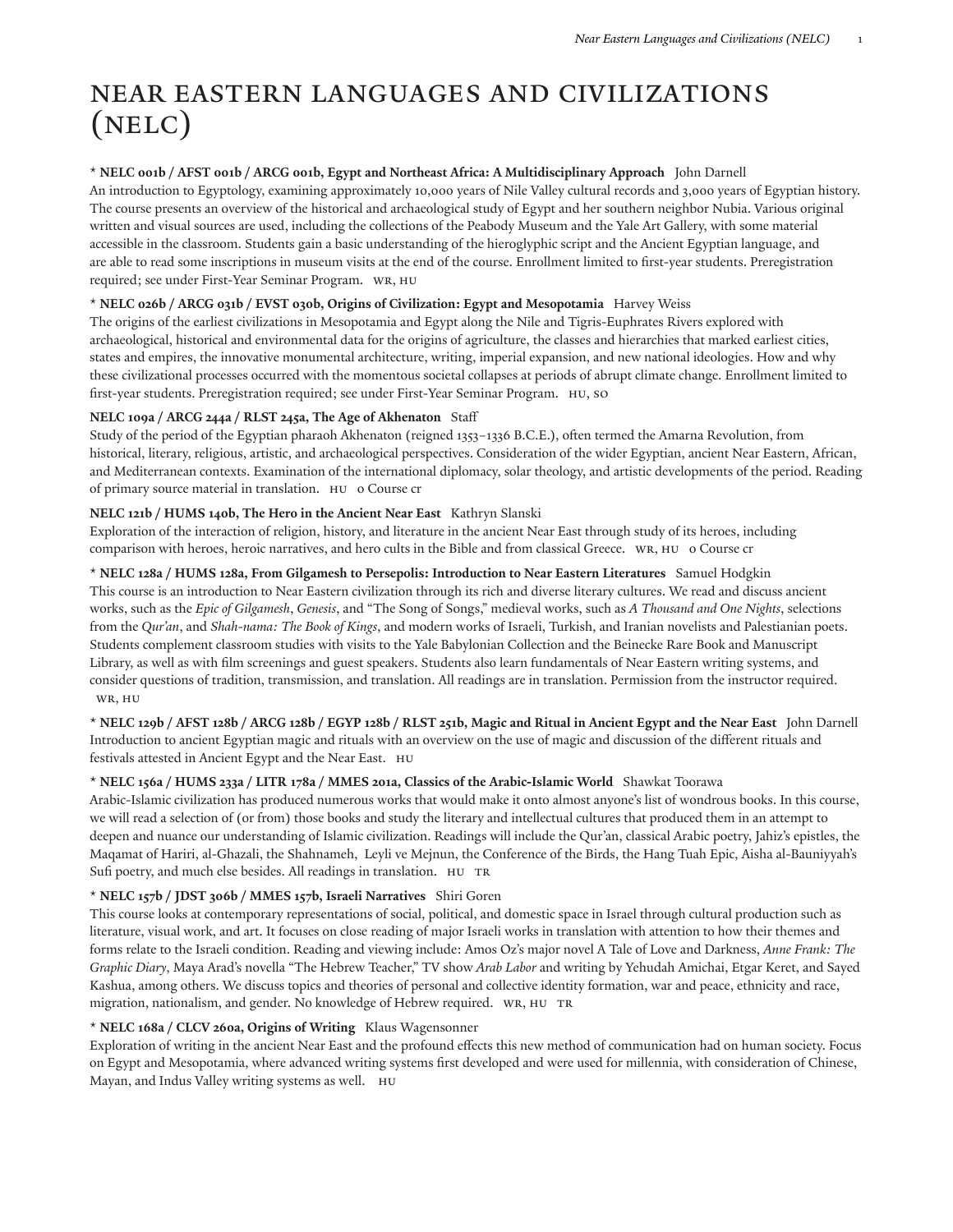#### 2 *Near Eastern Languages and Civilizations (NELC)*

#### **\* NELC 170a / MMES 176a / PERS 161a, Cinema of Iran, Past and Present** Farkhondeh Shayesteh

A thematic survey of Iranian cinema, past and present. Prominent Iranian directors such as Kiarostami, Beyzai, Panahi, Banietemad, and Farhadi are explored through discussion and in-class viewing of clips from assigned films. Students enhance their awareness of Persian culture through Iranian films while advancing their language skills. L4 and instructor permission. L5

# **\* NELC 243a / ARCG 245a, Archaeology of Ancient Egypt: An Introduction** Gregory Marouard

This seminar is an introductory class that examines in detail the archaeology of ancient Egypt following the chronological order of Egyptian history and covering almost 4000 years, from the late Neolithic period to the end of the Greco-Roman period. The aim is not only to give a comprehensive overview of major sites and discoveries but also to use as much as possible information from recent excavations, discuss problems and priorities concerning this field, offer an introduction to new fieldwork methods and approaches used in Egypt as well as a short history of this discipline. HU

# **\* NELC 250b, Assyria: The First Near Eastern Empire** Eckart Frahm

Survey of the history and culture of ancient Assyria, with a focus on its imperial phase in the first millennium B.C.E. Assyria's aggressive foreign policy; the role of the military; Assyrian royal ideology, religion, literature, art, and court life; Assyria's impact on the Bible; Assyria's image in classical sources. Readings from primary sources in translation. HU

#### **\* NELC 321b / ANTH 492b / ARCG 492b, Imaging Ancient Worlds** Klaus Wagensonner and Agnete Lassen

The interpretation of epigraphic and archaeological material within the broader context of landscape, by means of creating a virtual model to reconstruct the sensory experiences of the ancient peoples who created those sites. Use of new technologies in computer graphics, including 3D imaging, to support current research in archaeology and anthropology.

#### **\* NELC 323b / JDST 312b / LITR 196b / MMES 312b, Hebrew Poetry in Muslim Spain** Peter Cole

Introduction to the Golden Age of Hebrew poetry in Muslim Andalusia from the tenth century through the twelh. Major figures of the period and the cultural and philosophical questions they confronted. The Judeo-Arabic social context in which the poetry emerged; critical issues pertaining to the study and transmission of this literature. Readings from the works of several poets. Readings in translation. Additional readings in Hebrew available. HU

# \* NELC 324b / ANTH 331b / ARCG 000 / ARCG 354b / EVST 354b / HIST 204Jb / NELC 000, The Ancient State: Genesis and Crisis **from Mesopotamia to Mexico** Harvey Weiss

Ancient states were societies with surplus agricultural production, classes, specialization of labor, political hierarchies, monumental public architecture and, frequently, irrigation, cities, and writing. Pristine state societies, the earliest civilizations, arose independently from simple egalitarian hunting and gathering societies in six areas of the world. How and why these earliest states arose are among the great questions of post-Enlightenment social science. This course explains (1) why this is a problem, to this day, (2) the dynamic environmental forces that drove early state formation, and (3) the unresolved fundamental questions of ancient state genesis and crisis, **–**law-like regularities or a chance coincidence of heterogenous forces? HU, SO

# \* NELC 325a / HUMS 274a / LITR 388a, The Education of Princes: Medieval Advice Literature of Rulership and Counsel Shawkat Toorawa

In this course we read "mirrors for princes," a type of political writing by courtiers and advisors. The genre flourished in the courts of medieval Europe and the Islamic world. We learn about the ethical and moral considerations that guided (or were meant to guide) rulers in their conduct, in the formulation of their policies, and about theories of rule and rulership. The works we read are from several cultural, religious, and political traditions, and include: Christine de Pizan, *A Medieval Woman's Mirror of Honor*; Einhard, *Life of Charlemagne*; Erasmus, *Education of a Christian Prince*; Ibn al-Muqaffa', *Kalilah and Dimnah,* John of Salisbury, *Policraticus: Book of the Statesman*; Machiavelli, *The Prince*; Nizam al-Mulk, *The Book of Government.* All texts are in English translation. Instructor permission is required. HU

# **\* NELC 327a / MMES 327a, Introduction to the Field of Near Eastern Languages & Civilizations** Kevin van Bladel

This half-credit course is a concise introduction to the field of Near Eastern Languages & Civilizations and its cognates (Middle Eastern Studies, etc.), focusing on the history and constitution of institutional bases for the study of the Near East, the development of the terms by which it is defined, subfields like Assyriology, Egyptology, and Arabic studies, the debate over Orientalism and its aftermath, the conflation of the Near East with religions and nations, the development of Area Studies, the place of NELC knowledge in higher education and scholarship generally, the public face of Near Eastern studies, and how careers in NELC are made. Priority given to seniors and juniors with majors in the NELC department. ½ Course cr

# \* NELC 338a / ARBC 173a / ARBC 598a / NELC 614a, Tracing the Image of the Arab "Other" Jonas Elbousty

This advanced Arabic language course places the modern Arabic novel in conversation with the west in an effort to uncover both dominant narratives regarding Arab identity, as well as counter narratives that present a challenge to these dominant narratives. We study the tradition of modern Arabic literature, looking specifically to the ways in which the image of the "other" is presented in Arabic narratives as well as the ways in which the image of the Arab is constructed through the others' literature. Readings, discussions, and written assignments will be in Arabic. Prerequisite: ARBC 151. L5

# **\* NELC 492a and NELC 493b, The Senior Essay** Kathryn Slanski

Preparation of a research paper of at least thirty pages (sixty pages for a two-term essay) under the supervision of a departmental faculty member, in accordance with the following schedule: (1) by the end of the second week of classes of the fall term, students meet with advisers to discuss the topic, approach, sources, and bibliography of the essay. Note: students planning to write the essay in the second term (NELC 493) should also meet with their prospective advisers by this deadline; (2) by the end of the fourth week of classes